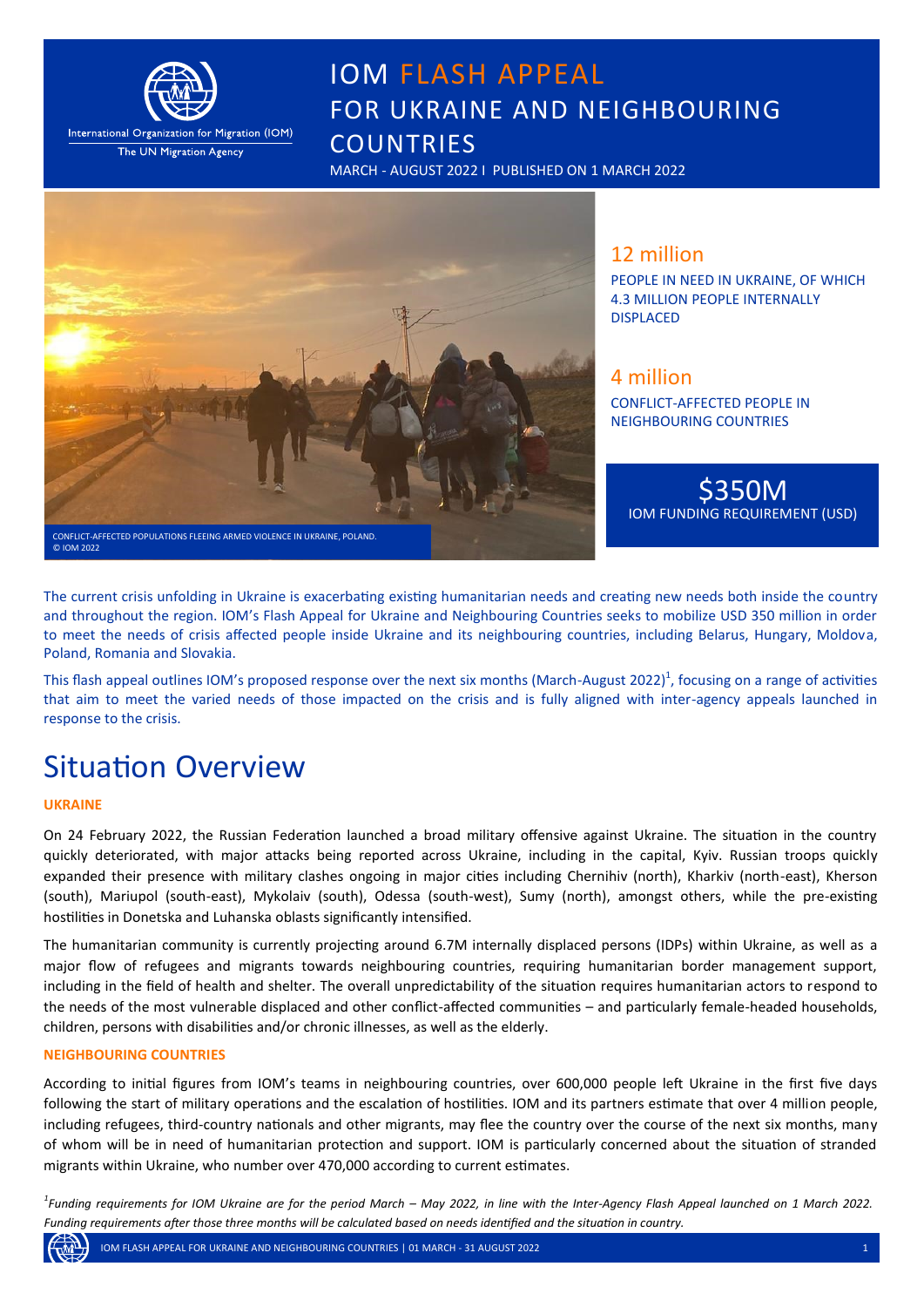At the same time, there is a need to ensure that those who seek to leave areas of conflict be allowed to do so, without discrimination. Current reports of prejudice and ill treatment of third country nationals, as well as fears of the instrumentalization of migrants to exacerbate regional tensions -akin to what was seen on the Poland-Belarus border in late 2021 – have prompted IOM to work closely with immigration officials in neighbouring countries and relevant consulates to ensure the rapid and nondiscriminatory processing of affected people in all border areas.

# COORDINATION AND PARTNERSHIP

All interventions carried out through this appeal are in line with and complementary to current inter-agency humanitarian plans developed to respond to this crisis. As a member of the Inter-Agency Standing Committee (IASC), IOM will continue to work closely with partner agencies to ensure robust coordination during the implementation of all proposed activities, including UN agencies, international and local organizations, civil -society, and government counterparts in neighbouring countries, where appropriate.

In Ukraine, IOM is a member of the United Nations Country Team, the Humanitarian Country Team, and the United Nations Eastern Team. As such, IOM actively participates in the inter-cluster coordination group; the different clusters including Shelter/Non-food Items (NFI); Food Security and Livelihoods (FSL); Protection; Health; Water, Sanitation, and Hygiene (WASH); and the related technical working groups including for cash, Mental Health and Psychosocial Support (MHPSS), and winterization. Beyond this, IOM participates in the strategic advisory groups of the Shelter/NFI and FSL Clusters.

At the regional level, IOM will continue to ensure close coordination with UNHCR, with UN Country Teams, and relevant governments, including European Union counterparts, as well as other humanitarian stakeholders.

All activities proposed under this plan are closely coordinated at the inter-agency level and are in line with OCHA'[s Ukraine 2022](https://reliefweb.int/sites/reliefweb.int/files/resources/Ukraine%20Flash%20Appeal%202022.pdf)  [Flash Appeal](https://reliefweb.int/sites/reliefweb.int/files/resources/Ukraine%20Flash%20Appeal%202022.pdf) and UNHCR'[s Regional Refugee Response Plan \(2022\).](https://reliefweb.int/sites/reliefweb.int/files/resources/Ukraine%20Situation_%20Summary%20of%20Regional%20Refugee%20Response%20Plan%20_%20Global%20Focus.pdf)

# IOM MANDATE, CAPACITY COMPARATIVE ADVANTAGE

As the UN Migration Agency, IOM is committed to the core values and principles that are at the heart of its work, including the principles enshrined in the UN Charter, and upholding human rights for all. Respect for the rights, dignity and well-being of migrants remains paramount, with principled humanitarian action as an organization-wide commitment.

Since April 2014, in coordination with the Government of Ukraine, IOM has assisted IDPs, returnees, and members of communities of return in 24 regions of Ukraine to address their most urgent needs and support socio-economic recovery. Additionally, for the past eight years, IOM has implemented various activities in eastern Ukraine through its emergency and stabilization programs, established in response to the increase in humanitarian needs of conflict-affected populations in the Luhansk and Donetsk Government Controlled Areas (GCA) and Non Government Controlled Areas (NGCA).

IOM's programs in Ukraine are implemented through four field offices in the Eastern Conflict Area – Kramatorsk and Severodonetsk in the government-controlled areas, and Donetsk and Luhansk in the non-government-controlled areas – one project office in Lviv, in the western part of the country, and one project office in Kherson, in the southern part. The overall management and supervision of project implementation is provided by IOM's country office in Kyiv.

IOM has an operational presence in all target countries, supported by multi-thematic expertise including at regional and headquarters level, as well as has pre-identified experts through rosters, with a capacity to quickly respond and scale-up operations.

In addition to its headquarters, IOM's Regional Offices in Brussels and Vienna will provide technical support for implementation, and liaison with host governments and partners to ensure coordinated implementation at all levels, both within Ukraine and in neighbouring countries. Building on its global capacity in migration and displacement data collection and analysis, IOM will also provide regular updates on regional mobility dynamics to key stakeholders, in order to inform planning and implementation processes.

## TARGETED POPULATIONS

Through this plan, IOM aims to reach internally displaced persons, refugees, third country nationals (TCNs) and other types of migrants, as well as hosting communities affected by the crisis in Ukraine.

The planning targets used for this appeal are estimates based on currently available data on displacement and cross-border movement, as well as projections made through preparedness planning. Due to the ongoing nature and complexity of the crisis, IOM will continue to collect and analyze data on mobility dynamics and may adjust its targets as the situation evolves and more information becomes available.

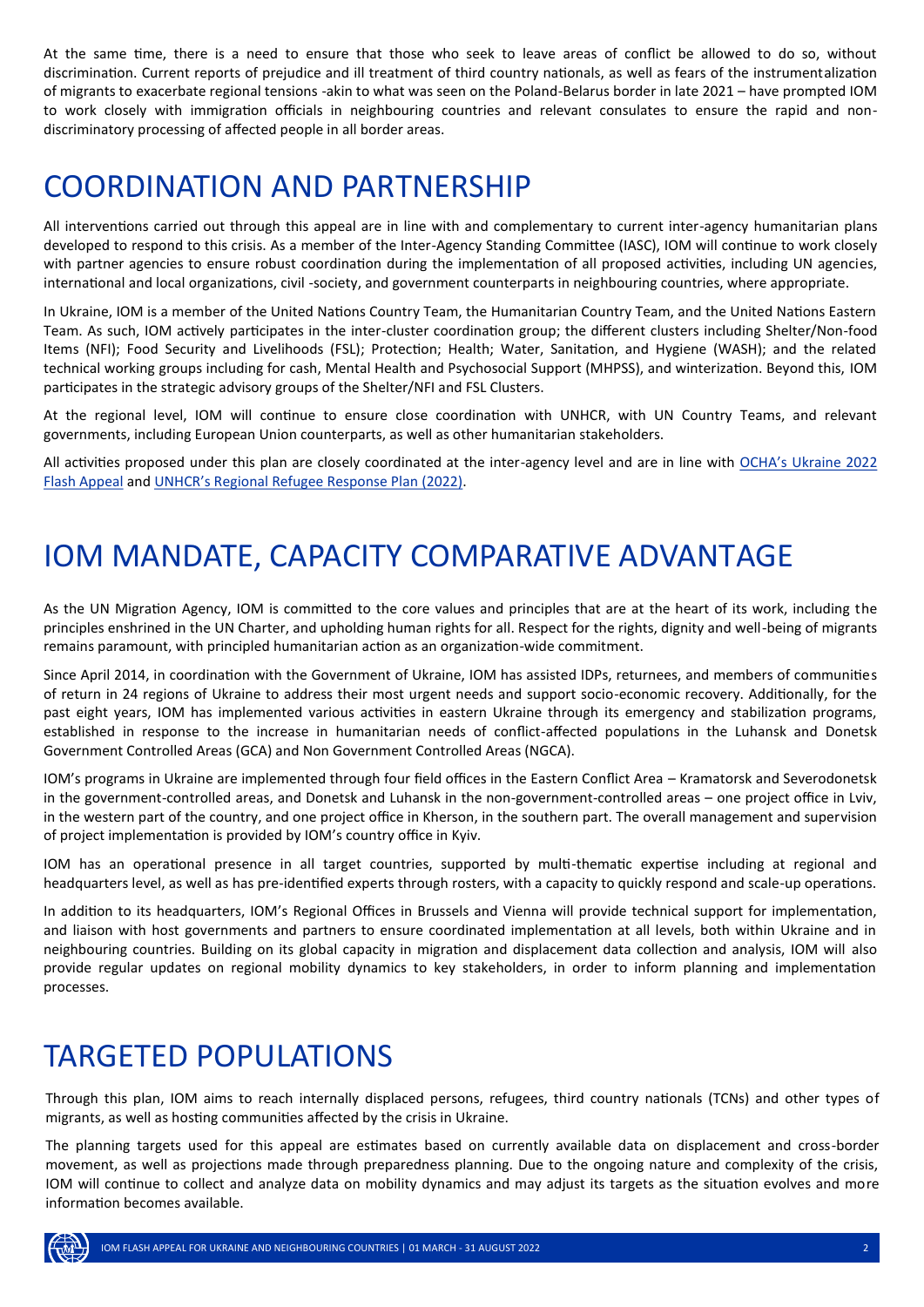

Many locations in the country have been affected by the escalation of hostilities, with an increase of active fighting across the country, including in the main urban areas of the country. As a result, a high number of persons are fleeing their homes within the country and to neighbouring countries leaving almost everything behind them in their search for safety while the conflict continues. In Ukraine, although it is expected that a big part of the displaced population will rent accommodation or will stay with their relatives in other oblasts of the country, there will likely be a movement away from urban centres that will result in temporary shelter needs in rural side areas and/or in the western parts of the country. If the escalation of the hostilities continues in the country, a large proportion of private housing may be destroyed, and host communities and collective centres may become overstretched, potentially resulting in tensions with the host community and overcrowded conditions in collective facilities and increased needs in terms of shelter assistance. In neighbouring countries, conflictaffected populations arriving at border points will also be in need of emergency shelter, including additional reception and transit facilities in bordering areas. Damage to public infrastructure in Ukraine, such as gas, central heating systems will also have a severe impact in the current winter season. People are unable to access the market for solid fuel and receive state subsidies, increasing the need for relief items, including winterization support.

With the overall objective of providing safe, dignified and sustainable living conditions and shelter solutions in conflictaffected areas, IOM will provide temporary shelter assistance to affected populations, where shelter conditions are inadequate inside the country and in border areas in neighbouring countries. In particular, in Ukraine, IOM will distribute acute emergency shelter kits to the affected non-displaced as well as IDPs. Other temporary shelter solutions will also be provided, when necessary, to cover response gaps in displacement areas, host communities, persons living in substandard shelters and inadequate living conditions. In neighbouring countries, IOM will support national governments in the provision of temporary shelter in identified areas across the border, including in reception and transit facilities.

Across the entire area of operation, IOM will also provide affected populations and institutions with non-food items support, including winterization assistance. When possible, this assistance will be provided through cash-based interventions.



#### WATER, SANITATION AND HYGIENE

The escalation of violence in Ukraine has severely affected the Water, Sanitation and Hygiene infrastructure, including water providers and other systems in the country. With the escalation of hostilities, systems are expected to become more dysfunctional and back-up reservoirs running out of water, resulting in a high number of people in need of WASH assistance and services and maintenance of the systems in general. As the situation worsens in Ukraine and water systems may risk failing, persons fleeing the conflict will arrive to border points in neighbouring countries with severe needs on water, sanitation and hygiene, already identified as one of the priority areas in the response.

In Ukraine and neighbouring countries, IOM will aim to support conflict-affected populations through the rehabilitation and repairs of water supply systems and sanitation infrastructure, including the repair of pipes, and/or services in need of assistance. In addition, IOM will carry out water distribution through the deployment of emergency water trucking in prioritized areas where water systems are dysfunctional or damaged. In addition, IOM in Ukraine will provide contextualized hygiene kits/hygiene items to affected populations and institutions, inclusive of Menstrual Hygiene Management (MHM) items for women and girls of menstruating age.



#### **PROTECTION**

The increase of hostilities in Ukraine is resulting in loss of lives and injuries to civilians, curtailing population's freedom and human rights, increasing vulnerabilities, and limiting access to basic services. The resulting population movements have severely impacted the humanitarian and protection situation across the country and in neighbouring countries. In the last days, the increase in violence has resulted in displacement and multiple protection concerns associated with human trafficking, exploitation and abuse, gender-based violence, lack of civil documentation, attacks against civilians, psychosocial stress and trauma, and the risk of family separation, which typically push many to adopt harmful coping mechanisms.

IOM's response will thus strengthen the provision of individual protection assistance and case management to persons with specific needs identified through protection monitoring and other assessments in order to address protection risks that are time-sensitive and require immediate action. IOM will also increase access to information for affected populations, including through the development of comprehensive protection-focused information, education and communications (IEC) materials and the establishment of information points and/or hotlines where people in need will have access to information on the services available to them and legal pathways. In an attempt to fill existing gaps in protection services, in targeted

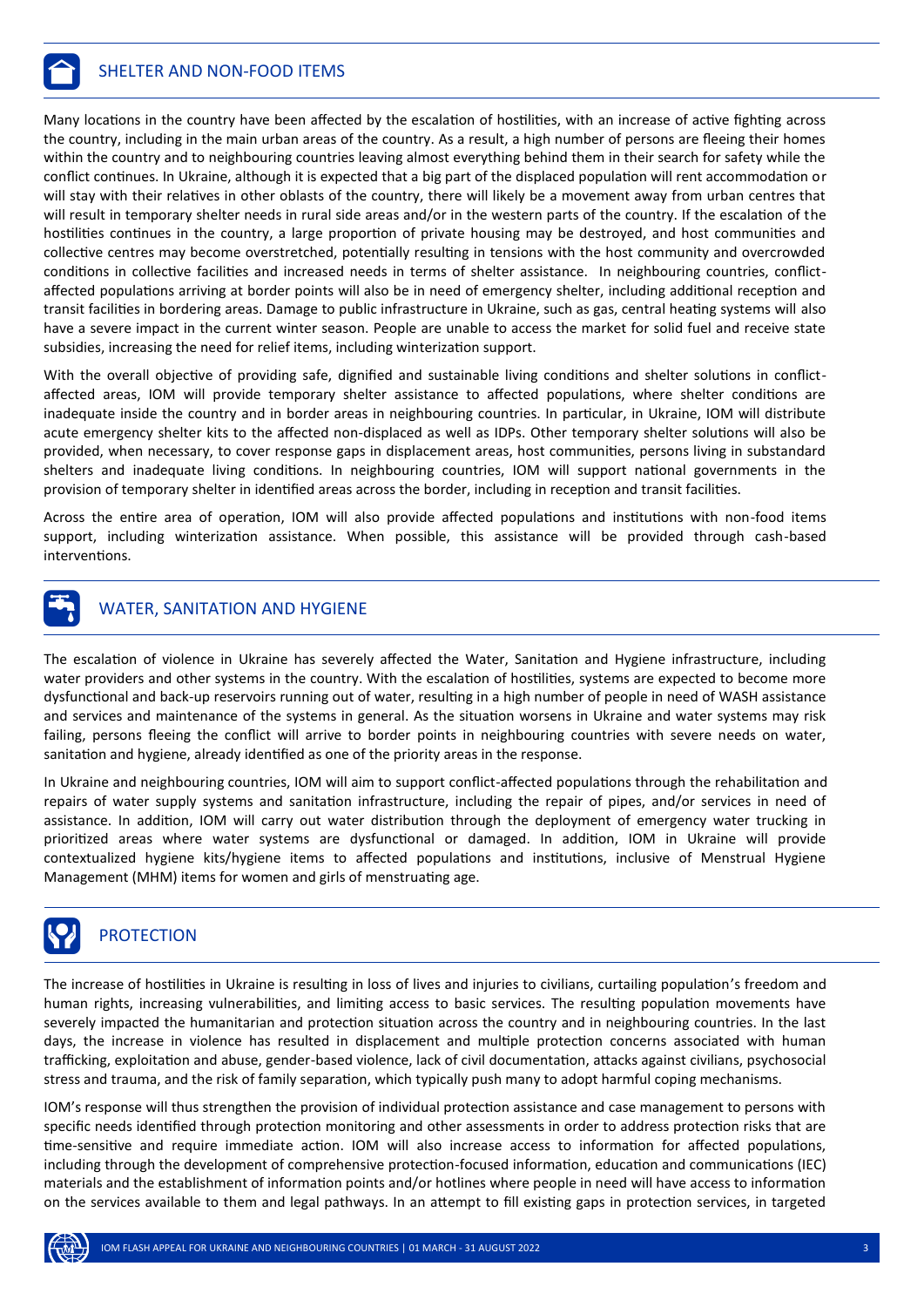countries, IOM will strengthen the capacity of government authorities, local service providers, community members, CSOs and other protection partners with relevant programming on protection, such as counter-trafficking (CT), and countersmuggling principles and best practices protection mainstreaming, gender-based violence (GBV) risk mitigation, safe referrals to specialized service providers, and prevention of sexual exploitation and abuse (PSEA), among others.



## **HEALTH**

With casualties reported across the country, health has been identified as a key priority area, including access to lifesaving primary and secondary health care services, and mental health and psychosocial support services. Disrupted and overwhelmed health systems and lack of access to health care have left thousands of conflict-affected populations in Ukraine and in neighbouring countries with mounting health needs, compounded further by the ongoing COVID-19 pandemic. Lack of access to health care, insecurity and low income particularly affect vulnerable persons, with huge consequences for the health of people with disabilities and older persons (more than 60 years old) who are prone to both non-communicable diseases and infectious diseases. In neighbouring countries, the health needs of the displaced populations are likely to stress local health systems , with also significant public health risks associated with temporary population relocations. In addition, the pre-existing mental health and psychosocial support (MHPSS) needs of the population have intensified across all targeted countries.

Under this plan, IOM will provide a comprehensive range of health services, inclusive of primary healthcare consultations, screening and management of communicable diseases, emergency reproductive, maternal, child and neonatal health care, and referrals to specialized health care facilities to displaced and access-constrained populations. IOM will also ensure access to health care facilities and humanitarian health care through the establishment of mobile clinics and health teams, when needed. In addition, IOM will provide MHPSS services for vulnerable populations and affected communities, including the deployment of trained psychosocial mobile teams linguistically and culturally capable of serving vulnerable populations in neighbouring countries.

## ] MULTIPURPORSE CASH ASSISTANCE

The armed conflict has continuously exacerbated the population's access to goods and services inside Ukraine and other countries such as Belarus, Hungary, Moldova, Poland, Romania, Slovakia, and other countries where they have been displaced. Humanitarian needs are diverse and span all sectors . In addition to this, the armed conflict and displacement situation have impoverished the population who have lost assets or lack access to cash and savings due to the disruption of financial systems in some parts of Ukraine. Increasing needs are diverse and so are the vulnerabilities among the affected population, who are unable to cover basic needs in their places of destination and could opt for negative coping mechanisms to fulfil them. With multipurpose cash assistance, IOM seeks to increase the ability of people in need to meet their immediate basic needs in a way that is most suited to their preference.

IOM's response will ensure that the most vulnerable population affected by conflict and displacement are able to meet their immediate basic needs through multipurpose cash assistance. Multipurpose cash assistance will ensure that beneficiaries are able to cover their needs across multiple sectors and in accordance with their own unique needs in a holistic manner. The transfer value will be determined based on upcoming needs and market assessments and in coordination with partners and the Cash Working Groups, and if possible, align with social protection systems in the countries. The modality and delivery mechanism will be decided based on feasibility and market assessments, risk analysis, and considering the liquidity situation of the country. To the extent possible, IOM will distribute cash assistance to enable more flexibility to access goods and services for the beneficiaries.

### f FOOD SECURITY AND LIVELIHOODS

The drastic deterioration of security situation in all oblasts of Ukraine will exponentially increase the number of food insecure households as farming and small business owners may flee the country. The increase of violence in the country is expected to also hinder access to income generation opportunities . To respond to the increasing needs, IOM will mobilize and distribute food security assistance, including emergency food kits distribution, to the people in urgent need across areas affected in Ukraine and, when needed, in bordering areas in neighbouring countries. Inside Ukraine, IOM will continue to support immediate emergency livelihoods for displaced populations. When possible, food and livelihood assistance will be provided through cash-based interventions.

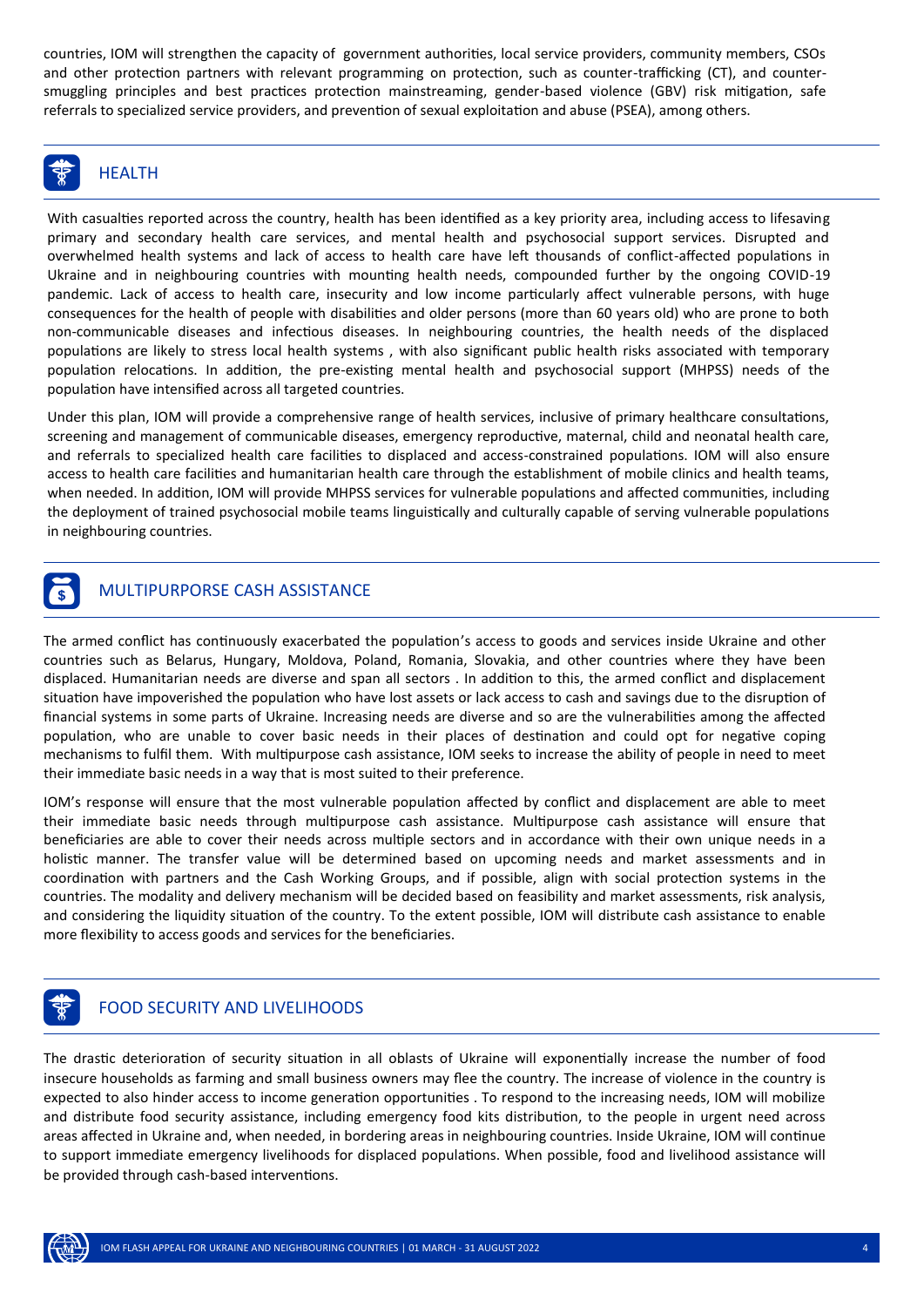

#### **SITE MANAGEMENT SUPPORT**

As part of the conflict-affected populations are expected to be sheltered in reception and transit facilities as well as in collective centres in Ukraine and bordering countries, those could be soon overstretched if the escalation of hostilities continues, resulting in overcrowded conditions for those living in them. As a response, IOM aims to provide support to national governments and partners in transit, reception and collective centres and with reception conditions in targeted countries. IOM will also monitor the delivery of, and access to, services and protection to affected populations, and the maintenance of infrastructure. IOM may also provide assistance in those centres, including health and protection services and referrals. When necessary, IOM will strengthen the capacity of impacted local and national governments, civil society and partners to increase their capacity to respond to the influx of affected populations, including in areas of management, referrals, protection, and other identified needs.

### DISPLACEMENT TRACKING

The systematic collection, analysis and dissemination of baseline data on internal displacement and cross-border movements as well as data on the evolving needs of the population groups on the move enables IOM, governments and partners to have a better understanding of the mobility dynamics and related needs of the affected population across the region and contribute to more effective, evidence-based responses. As such, IOM will continue to work in collaboration with UN agencies, national authorities and other key stakeholders on assessments and other data collection activities to inform strategic planning processes. In Ukraine, IOM will conduct rapid needs assessments on all relevant sectors and mobility tracking and flow monitoring, with the aim of providing estimates on the presence and numbers of affected population groups in the country.

In neighbouring countries, depending on the needs identified in terms of data, IOM will conduct flow monitoring and will collect data on cross-border flows at key transit and border crossing points. This will be regularly shared with partners such as UN agencies, national authorities, and clusters/sectors and inter-cluster/ inter-sector coordination mechanisms, facilitating better data exchange and evidence-based response and assistance, and will include information on the profiles, mobility intentions and observed/reported vulnerabilities of populations on the move.

### ) HUMANITARIAN BORDER MANAGEMENT

IOM recognizes the need to establish adequate response mechanisms and strengthen an integrated approach to border management to ultimately facilitate, assist and protect conflict-affected populations crossing borders and ensure that safe pathways are guaranteed by rights-based policies and procedures. In order to support national authorities with the influx of displaced populations crossing borders in targeted countries, IOM will increase its capacity to assist affected populations with a variety of vulnerabilities and protection needs when they are moving in large numbers across borders. When needed, IOM will support national authorities with rapid humanitarian border assessments in order to identify immediate needs for the reception of new arrivals, including translation equipment, infrastructure, registration material, among others. Inside Ukraine, IOM will also provide border management authorities with assistance for consular support services, data protection and security, referral mechanisms for mobile populations. In other border areas, IOM will also support local and national governments through cultural mediators. Those will offer translation, legal support, and referral services, when/if needed.



#### VOLUNTARY HUMANITARIAN RETURN TO THIRD-COUNTRY NATIONALS

The situation of stranded third country nationals within Ukraine and neighbouring countries is of high concern, with an estimate of over 470,000 migrants affected by the escalation of violence in Ukraine. As these groups aim to flee Ukraine towards neighbouring countries, these flows are expected to continue in the coming weeks and months, and they will remain in dire need of humanitarian assistance, including referral services, and medical and humanitarian return assistance.

As a response, IOM will ensure that TCNs are able to communicate with relevant consulates and IOM offices, can access information on how to return home safely, and can access services which facilitate such travel. IOM will establish an effective communication and coordination mechanism that facilitates communication between TCNs, relevant consulates and IOM, as well as appropriate referral mechanisms with NGOs, governments and partners to ensure that stranded migrants can access support. Additionally, IOM will ensure that an initial caseload of 20,000 TCNs—with possibility to further escalate the scope of assistance as needs evolve—are able to travel in a safe and orderly manner to their home countries through the provision of tickets and transportation support, including upon departure, transit and at reception, as well as the necessary health pre-embarkation checks, referrals, required PCR tests and COVID-19 and safety measures.